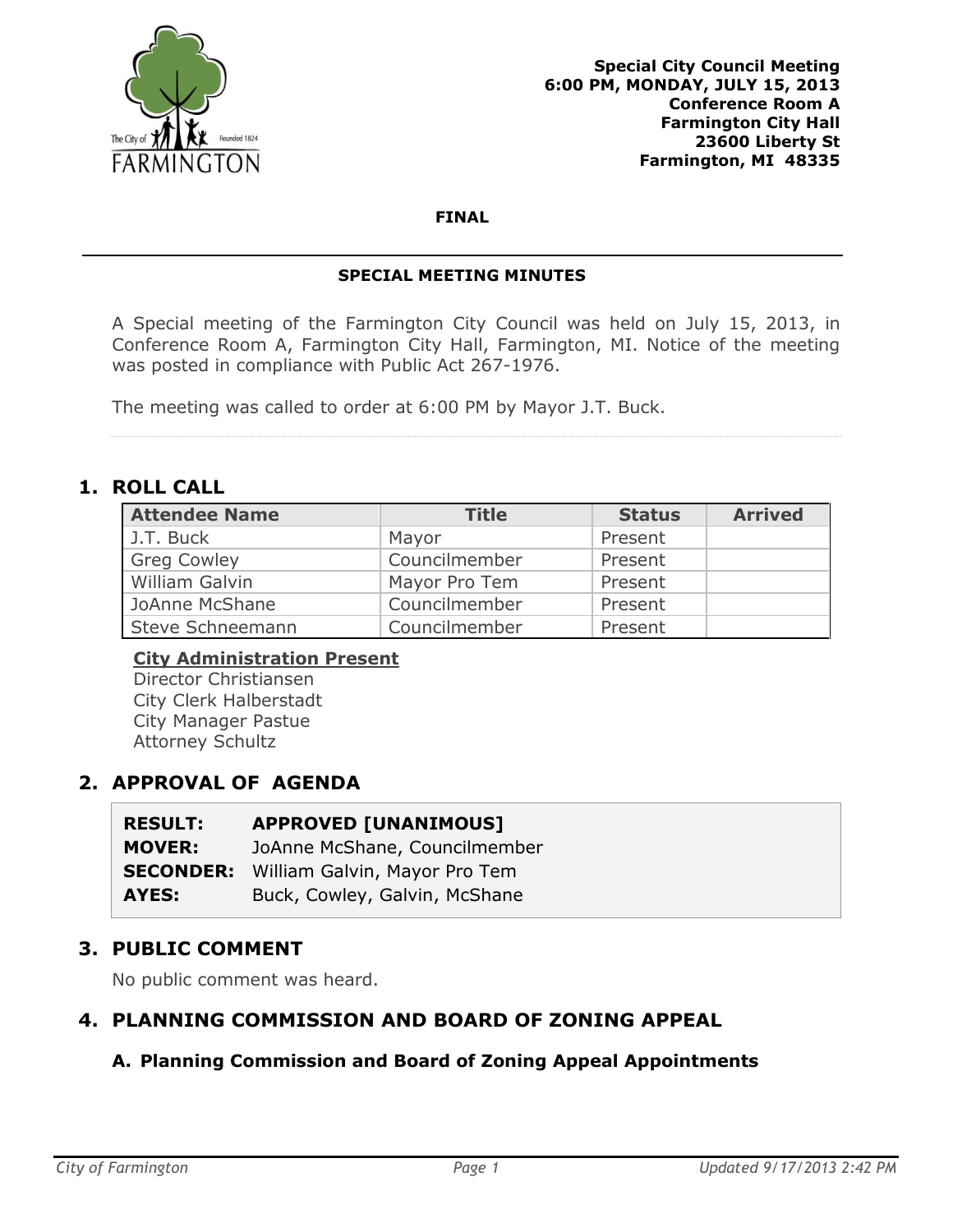Pastue advised City Administration is recommending the appointment of Paul Buyers to the Planning Commission to fill Steven Schneemann's unexpired term and Miriam Kmetzo to the Board of Zoning Appeals to fill Buyer's unexpired term.

McShane expressed the importance of allowing new people to serve on boards and commissions.

Pastue concurred to schedule an interview with Karla Aren at the August meeting. Ms. Aren is seeking an appointment to the BZA or Planning Commission.

Council concurred with City Administration recommendations.

## **5. ROAD MILLAGE RENEWAL**

### **A. Discussion - Road Millage Renewal**

Pastue advised the road millage established in 1994 thought to be in perpetuity might potentially be up for renewal next year. He stated the City Attorney has advised that any millage that is not related to the Charter or Debt cannot extend beyond 20 years according to state law. The City Attorney will do further research on this issue to confirm whether or not a millage renewal is in fact necessary. Pastue discussed the August deadline to place the millage renewal on the November ballot.

Pastue discussed options for the road millage renewal including: renewal of the millage at 1.6 mills, renew millage at a reduced rate, let the millage lapse and do special assessments, or consider a capital improvement millage of 1.6 mills. He indicated the road millage has been a great benefit to the community and allows the city to do asset management.

McShane spoke about the historical basis for the road millage, pointing out it spread the cost among many rather than a few under a special assessment. She stated the millage was looked at as a real benefit to the community.

Discussion followed regarding the impact of the Headlee Act on the city's ability to levy the full amount of the millage. Pastue advised that at one time one mill equaled \$400k, now it equals \$300k. He also expressed concern regarding rising costs of contractors.

Discussion continued regarding replacing the road millage renewal with a capital improvement millage on the ballot. Pastue pointed out it would be more challenging to educate the public on a capital improvement millage. Discussion followed regarding the flexiblity a capital improvement millage would provide.

Responding to a question from Cowley, Pastue confirmed the city can forecast major road expenditures over the next 3-5 years and identify the specific roads that need repair.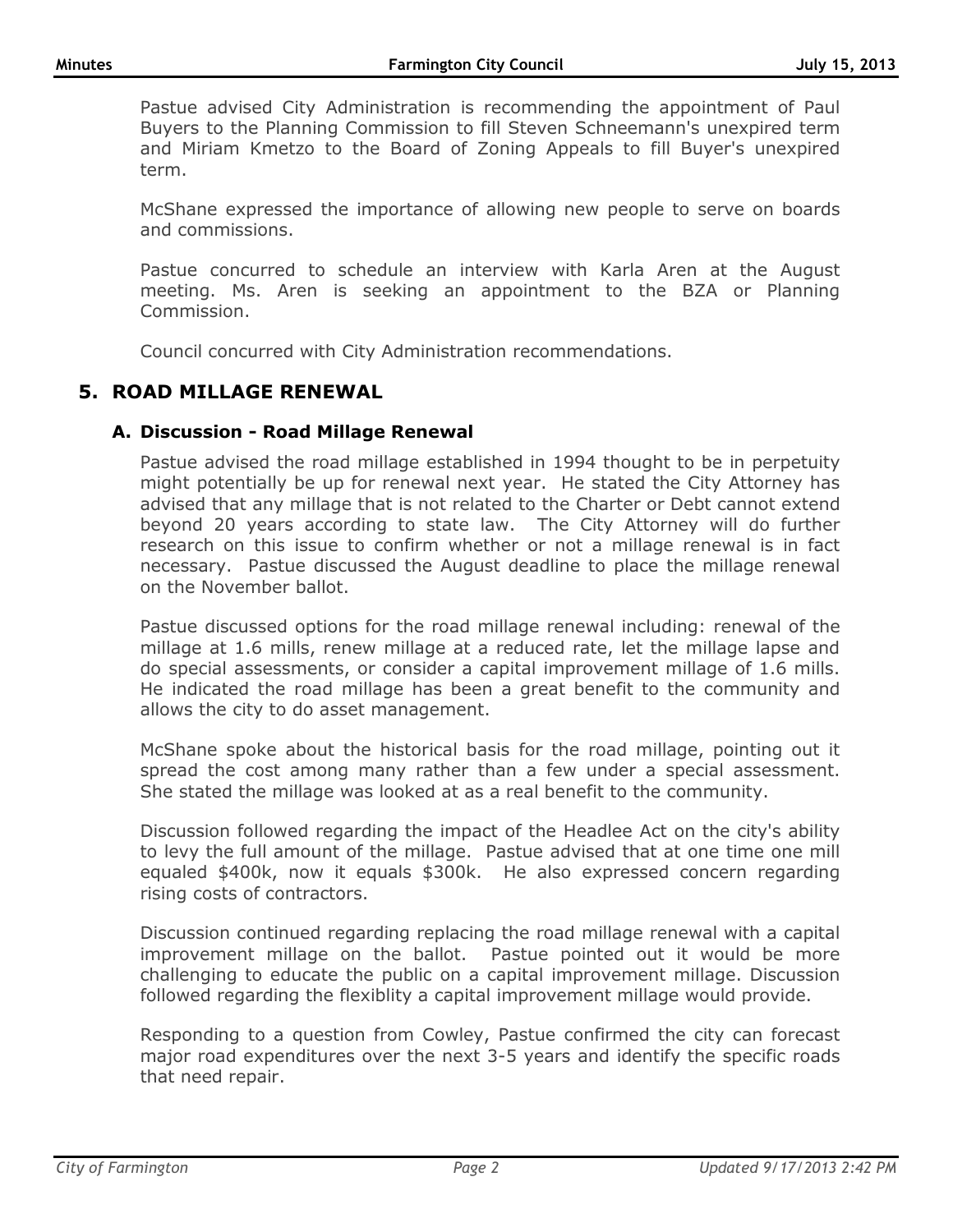Discussion followed regarding ballot proposal language and incorporating the addition of new streets.

McShane asked about a provision for bikeways and walkways.

Pastue responded they would likely be part of capital improvements.

Galvin expressed support for redirecting the 2010 millage increase to the capital improvement fund (CIF). He would like language incorporated that specifies how the CIF can be used.

Attorney Schultz will make a determination this week on whether the road millage renewal has a sunset provision.

### **6. ECONOMIC INCENTIVES**

#### **A. Discussion - Economic Incentives**

Pastue reviewed a proposed economic incentive policy to further promote redevelopment in the city. He advised there would be no additional cost to the city with the proposed incentives. Pastue discussed each of the incentives including: reducing or waiving water and sewer connection charges, reducing or waiving building and trade permit fees, and reducing or eliminating costs associated with land development reviews. He also discussed policy objectives, eligible project areas and administrative considerations relative to the incentives.

Galvin asked whether negotiating the fixed fee for land development reviews might potentially cause problems with future landlords and reduce the city's ability to enforce ordinances.

Pastue responded that nothing would change other than the cost. He stated the city is not waiving any regulatory requirements and ordinances would continue to be enforced.

Schultz advised a policy would need to be written establishing a basis for offering incentives. He further advised changes to ordinances may be necessary.

Buck pointed out the sunset provision of December 31, 2014 seems close in. He suggested the end of 2015 might be more appropriate given some of the projects.

Christiansen stressed the importance of expediting the city's process in terms of application, meetings, reviews, etc.

McShane stressed the importance of showing developers we are a policy ready city offering incentives that encourage growth. She expressed support for the proposed incentives on a short term 1-2 year basis. She noted they may not be necessary as the economy continues to grow.